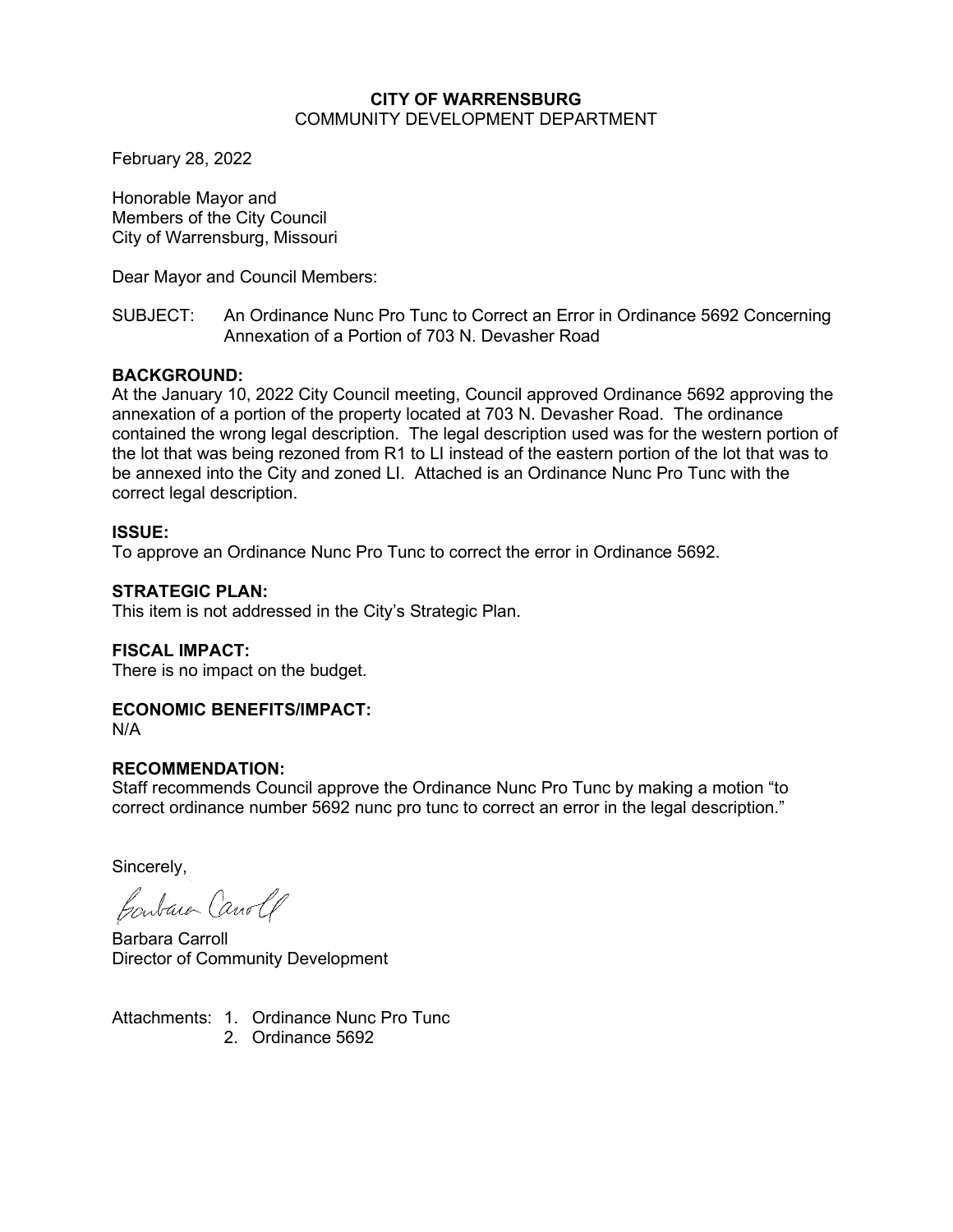## **ORDINANCE NUNC PRO TUNC**

## **BILL NO. \_01-02-2022\_\_\_\_\_ ORDINANCE NO. \_\_5692\_\_**

#### **AN ORDINANCE ANNEXING CERTAIN ADJACENT TERRITORY INTO THE CITY OF WARRENSBURG, MISSOURI, KNOWN AS A PORTION OF 703 N. DEVASHER ROAD**

**WHEREAS**, on October 13, 2021, one verified petition signed by the owners of the real estate hereinafter described, requesting annexation of said territory into the City of Warrensburg, Missouri, was filed with the City of Warrensburg; and

**WHEREAS**, said real estate as hereinafter described is adjacent and contiguous to the present corporate limits of the City of Warrensburg, Missouri; and

**WHEREAS**, a public hearing concerning said matter was held at the Municipal Center in Warrensburg, Missouri at the hour of 7:00 p.m. on December 13, 2021; and

**WHEREAS**, notice of said Public Hearing was given by publication of notice thereon on November 26, 2021, in the Daily Star Journal, a daily newspaper of general circulation in the City of Warrensburg, County of Johnson, State of Missouri; and

**WHEREAS**, at said Public Hearing, all interested persons, corporations or political subdivisions were afforded the opportunity to present evidence regarding the proposed annexation; and

**WHEREAS**, no written objection to the proposed annexation was filed with the City Council of the City of Warrensburg, Missouri, within fourteen (14) days after the public hearing; and

**WHEREAS**, the City Council has determined that the annexation is reasonable and necessary to the proper development of the City; and

**WHEREAS**, the City Council has determined that the City is able to furnish normal municipal services to said area within a reasonable time after annexation.

## **NOW THEREFORE, BE IT ORDAINED BY THE CITY COUNCIL OF THE CITY OF WARRENSBURG AS FOLLOWS:**

Section 1. Pursuant to the provision of Section 71.012 RSMo Cum. Supp. 1999; the following prescribed real estate, also known as a portion of 703 N. Devasher Road, is annexed into the City of Warrensburg, Missouri, to-wit;

> A PORTION OF THE NORTHEAST QUARTER (NE 1/4) OF THE NORTHWEST QUARTER (NW 1/4) OF SECTION 20, TOWNSHIP 46 NORTH, RANGE 25 WEST, JOHNSON COUNTY, MISSOURI, BEING MORE PARTICULARLY DESCRIBED AS FOLLOWS:

COMMENCING AT THE NORTHWEST CORNER OF THE NORTHEAST QUARTER (NE 1/4) OF THE NORTHWEST QUARTER (NW 1/4) OF SAID SECTION 20; THENCE S87°12'35"E, 25.00 FEET TO THE NORTHWEST CORNER OF LOT 1 OF RANCHERO ESTATES; THENCE S87°12'35"E ALONG THE NORTH LINE OF SAID LOT 1, 275.04 FEET TO THE POINT OF BEGINNING;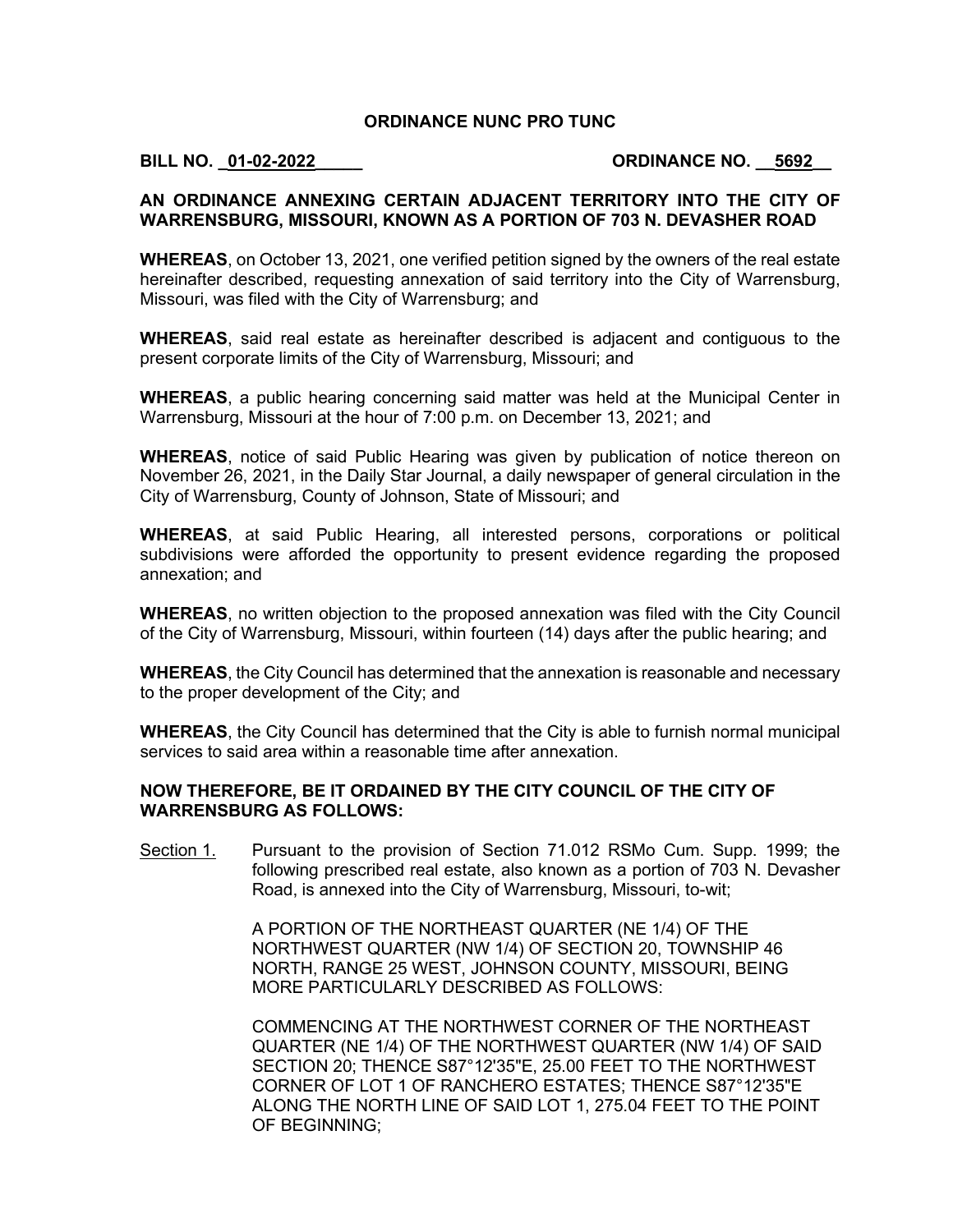THENCE LEAVING THE NORTH LINE OF SAID LOT 1, S1°47'25"W, 603.89 FEET TO THE INTERSECTION WITH THE SOUTH LINE OF SAID LOT 1 AND THE NORTH RIGHT OF WAY LINE OF RIATA ROAD; THENCE S84°25'55"E ALONG SAID SOUTH LINE AND SAID RIGHT OF WAY LINE, 71.64 FEET TO THE SOUTHEAST CORNER OF SAID LOT 1; THENCE N1°47'25"E ALONG THE WEST LINE OF SAID LOT 1, 600.00 FEET TO THE NORTHEAST CORNER OF SAID LOT 1 THENCE N87°12'35"W ALONG THE NORTH LINE OF SAID LOT 1, 275.04 FEET TO THE POINT OF BEGINNING.

THE ABOVE DESCRIBED TRACT OF LAND CONTAINS 1.06 ACRES MORE OR LESS AND IS A PORTION OF THE SAME LAND DESCRIBED BY DEED RECORDED IN BOOK 1462, PAGE 208 OF THE JOHNSON COUNTY RECORDS. SUBJECT TO EASEMENTS OF RECORD OR NOT OF RECORD, IF ANY.

- Section 2. The boundaries of the City of Warrensburg, Missouri, are hereby altered so as to encompass the above described tract of land lying adjacent and contiguous to the present corporate limits.
- Section 3. The City Clerk of the City of Warrensburg is hereby ordered to cause three certified copies of the Ordinance to be filed with the Johnson County Clerk.
- Section 4. This ordinance shall be in full force and effect from and after its passage by the City Council.

Read two times and passed by the City Council for the City of Warrensburg, Missouri, this day of \_\_\_\_\_\_\_\_\_\_\_\_\_\_, 2022, to be effective and relate back to the original adoption date of January 10, 2022.

Attest:

Scott Holmberg, Mayor

Carey West, Deputy City Clerk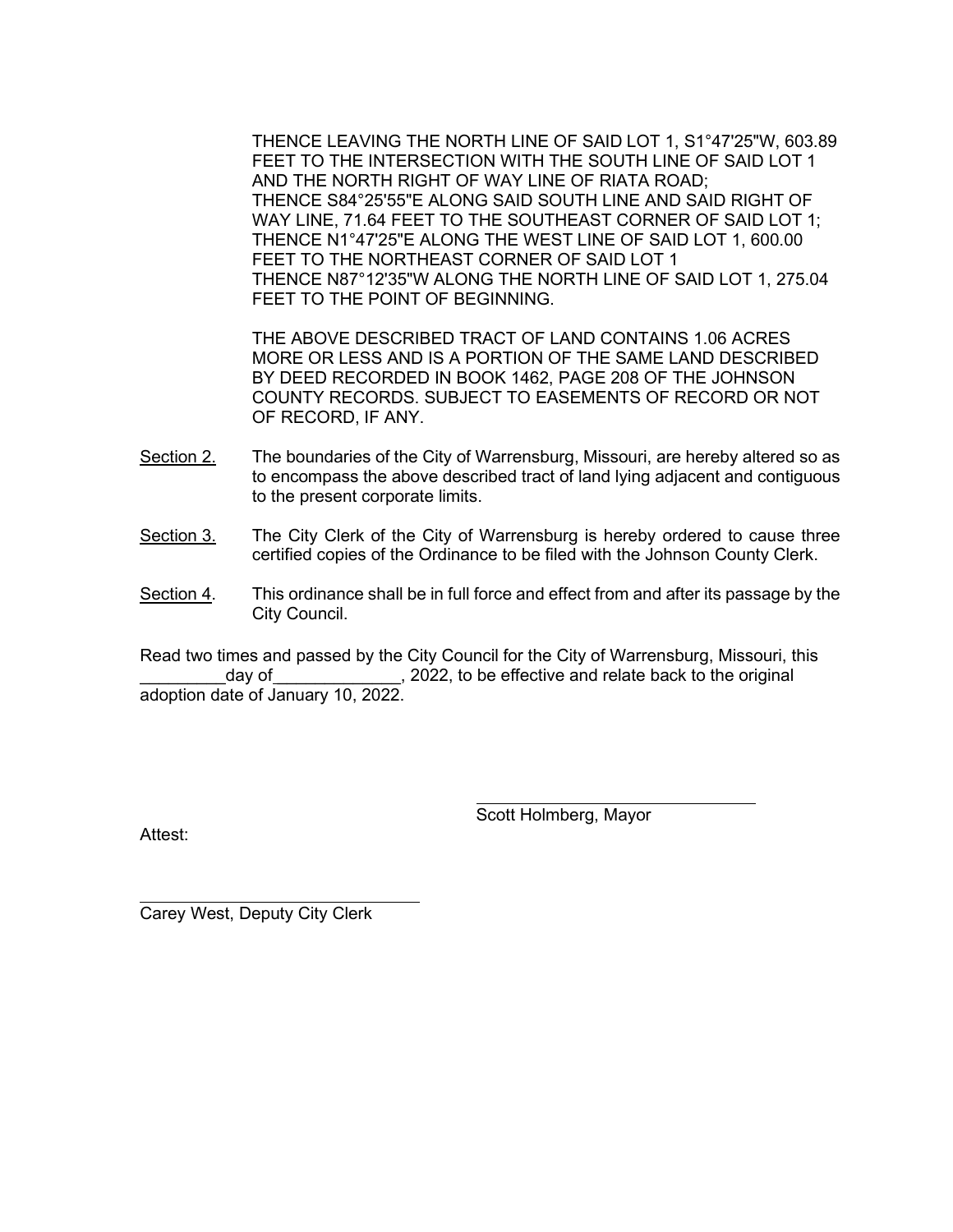BILL NO.  $01 - 02 - 2022$ 

ORDINANCE NO.  $5692$ 

#### AN ORDINANCE ANNEXING CERTAIN ADJACENT TERRITORY INTO THE CITY OF **WARRENSBURG, MISSOURI, KNOWN AS A PORTION OF 703 N. DEVASHER ROAD**

WHEREAS, on October 13, 2021, one verified petition signed by the owners of the real estate hereinafter described, requesting annexation of said territory into the City of Warrensburg. Missouri, was filed with the City of Warrensburg; and

WHEREAS, said real estate as hereinafter described is adiacent and contiguous to the present corporate limits of the City of Warrensburg, Missouri: and

WHEREAS, a public hearing concerning said matter was held at the Municipal Center in Warrensburg, Missouri at the hour of 7:00 p.m. on December 13, 2021; and

**WHEREAS**, notice of said Public Hearing was given by publication of notice thereon on November 26, 2021, in the Daily Star Journal, a daily newspaper of general circulation in the City of Warrensburg, County of Johnson, State of Missouri; and

**WHEREAS.** at said Public Hearing, all interested persons, corporations or political subdivisions were afforded the opportunity to present evidence regarding the proposed annexation; and

**WHEREAS.** no written objection to the proposed annexation was filed with the City Council of the City of Warrensburg, Missouri, within fourteen (14) days after the public hearing; and

**WHEREAS, the City Council has determined that the annexation is reasonable and necessary** to the proper development of the City; and

**WHEREAS, the City Council has determined that the City is able to furnish normal municipal** services to said area within a reasonable time after annexation.

#### NOW THEREFORE, BE IT ORDAINED BY THE CITY COUNCIL OF THE CITY OF **WARRENSBURG AS FOLLOWS:**

Pursuant to the provision of Section 71.012 RSMo Cum. Supp. 1999; the Section 1. following prescribed real estate, also known as a portion of 703 N. Devasher Road, is annexed into the City of Warrensburg, Missouri, to-wit;

> A PORTION OF THE NORTHEAST QUARTER (NE 1/4) OF THE NORTHWEST QUARTER (NW 1/4) OF SECTION 20, TOWNSHIP 46 NORTH, RANGE 25 WEST, JOHNSON COUNTY, MISSOURI, BEING MORE PARTICULARLY DESCRIBED AS FOLLOWS:

COMMENCING AT THE NORTHWEST CORNER OF THE NORTHEAST QUARTER (NE 1/4) OF THE NORTHWEST QUARTER (NW 1/4) OF SAID SECTION 20; THENCE S87°12'35"E, 25.00 FEET TO THE NORTHWEST CORNER OF LOT 1 OF RANCHERO ESTATES AND THE POINT OF BEGINNING:

THENCE S87°12'35"E ALONG THE NORTH LINE OF SAID LOT 1. 275.04 FEET;